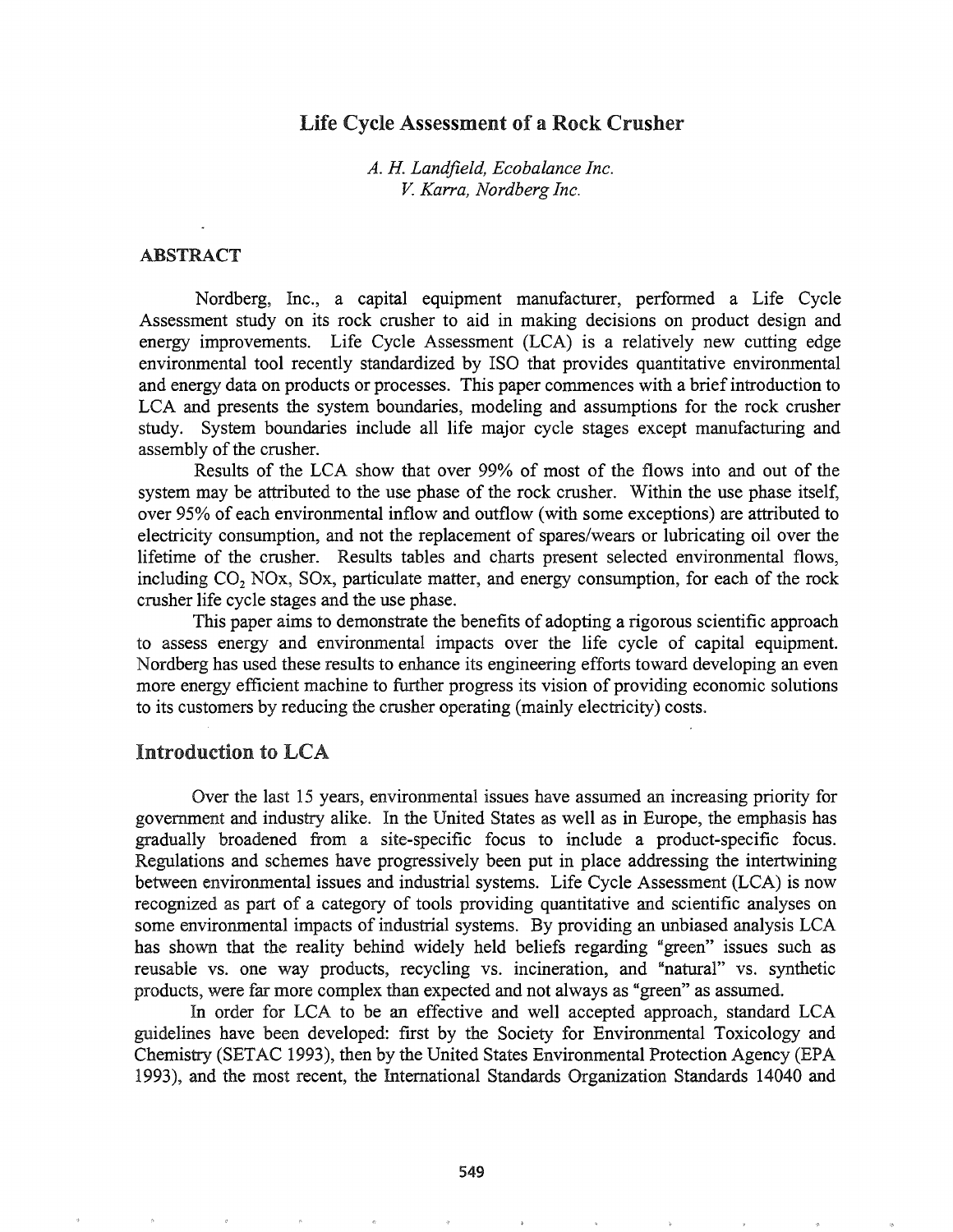14041 (ISO 1997; ISO 1998). Among the points emphasized by these guidelines is the need to clearly list all the assumptions and data sources used in the LCA in an objective and transparent manner.

LCA studies produce a detailed and quantitative balance sheet or inventory of inputs (i.e., energy, materials) and outputs (i.e., emissions to the environment) of a carefully defined system describing a product or a set of processes. The system encompasses the entire "life cycle" of a product or process, expanding the typical boundaries of manufacturing to include transportation steps, raw materials extraction, use, and different end of life management alternatives (landfilling, incineration, recycling, re-using, etc.).

LCA inventory results can be used by industries and organizations to:

- Identify life cycle stages in which environmental improvements can be made;
- Strategize on cost-effective management options;
- .. Benchmark on an industry-wide or process-by-process basis for environmental perfonnance; and
- @ Communicate externally to the public and private sectors, and internally to industry members.

# Goals and Scope of the Rock Crusher LCA Study

Nordberg, Inc. (Nordberg) commissioned Ecobalance, Inc. (Ecobalance) to perform an LCA on one of its products, the conical rock crusher model HP400 SX, with the ultimate goal of identifying where environmental and product improvements can be made and aiding in making decisions on product design and energy efficiency improvements. The way to achieve this goal was to quantitatively assess the environmental trade-offs of the life cycle of the rock crusher, including the upstream production of the materials contained in the rock crusher itself, the use phase, the end of life phase, and transportation. The main component of LCA, Life Cycle Inventory (LCI) assessment, was used for the evaluation, and follows the accepted LCA methodology as defined by ISO (ISO 1997; ISO 1998) and SETAC (SETAC 1993). The modeling for this study was performed in TEAM™, Ecobalance's LCA software.<sup>1</sup>

## System Boundaries and Modeling

#### System Boundaries: General Principle

Life Cycle Assessment (LCA) is an analytical tool used to comprehensively quantify (and optionally to interpret) the material and energy flows (to and from the environment, including air emissions, water effluents, solid waste, and the consumption/depletion of energy and other resources), over the entire life cycle of a product or process. The life cycle is meant to be studied comprehensively, including production and extraction of raw materials, intermediate products manufacturing, transportation, distribution, use, and final

<sup>&</sup>lt;sup>1</sup> Tools for Environmental Analysis and Management. TEAM™ was rated by Environment Canada in a December 1996 study of 37 LCA software programs as the "most powerful and flexible" life cycle tool. For more infonnation on TEAM™, go to www.ecobalance.com.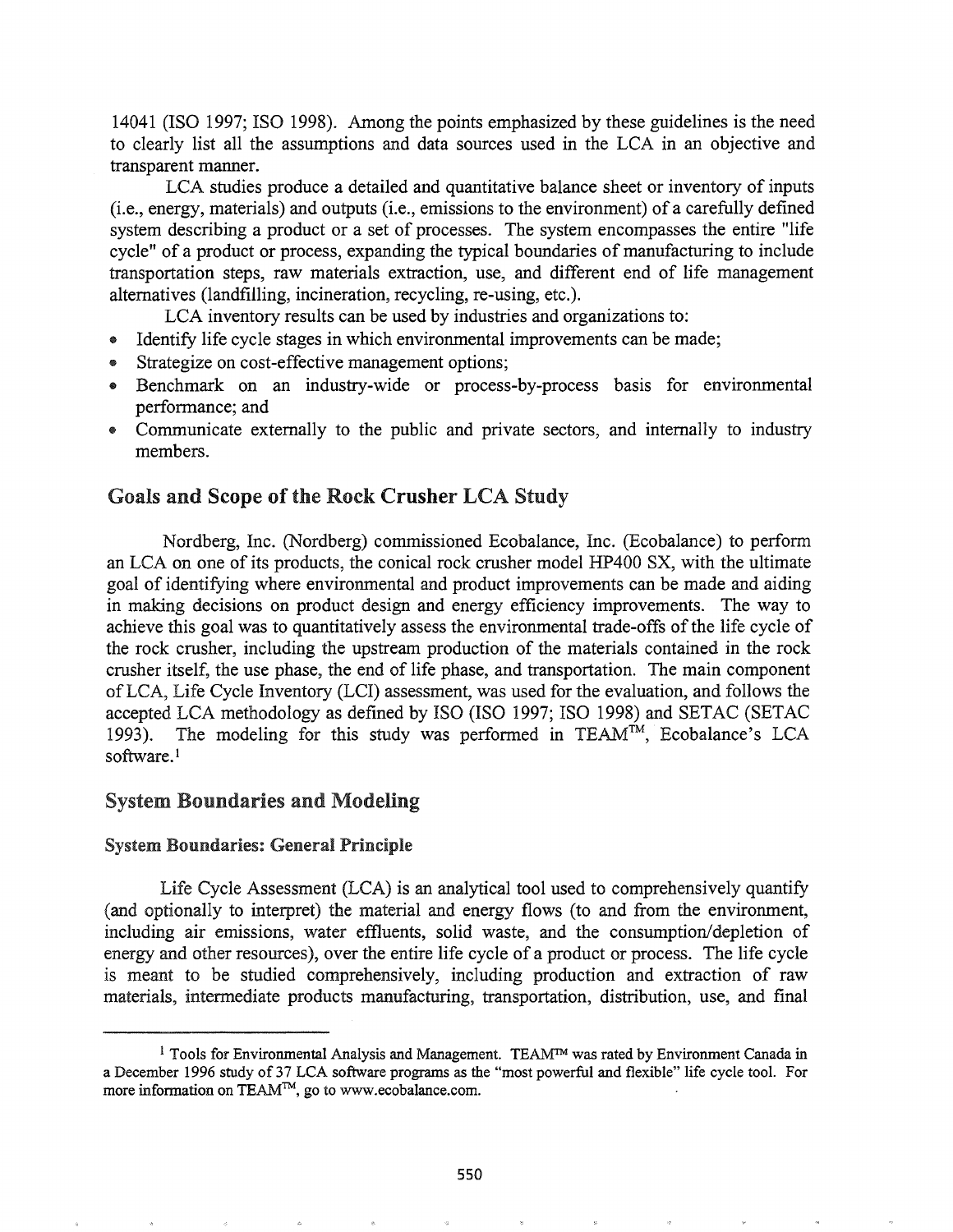disposal. This general principle for extending the system boundaries is illustrated in Figure 1:



Figure 1 Extending System Boundaries

All flows within the system are normalized to a unit summarizing a *function* of the system. This allows for the comparison of different industrial systems performing the same function. Once this shared function is defined, a unit has to be chosen in order to compare the systems on the same quantitative basis.

#### System Boundaries and Modeling: Rock Crusher

The data within the system boundaries of the Nordberg rock crusher included the following (also provided in Figure 2): production phase of the material components; use phase; end-of-life phase; and transportation.<sup>2</sup> Each of these are discussed below.

 $2$  Note on rock crusher manufacturing: There were preliminary discussions for a third phase of this life cycle study which would focus on crusher manufacturing, including energy and materials used in manufacturing, assembling the rock crusher, and transportation of the materials to build the crusher. However, results have pointed to the conclusion that manufacturing energy and materials would be negligible over the life cycle.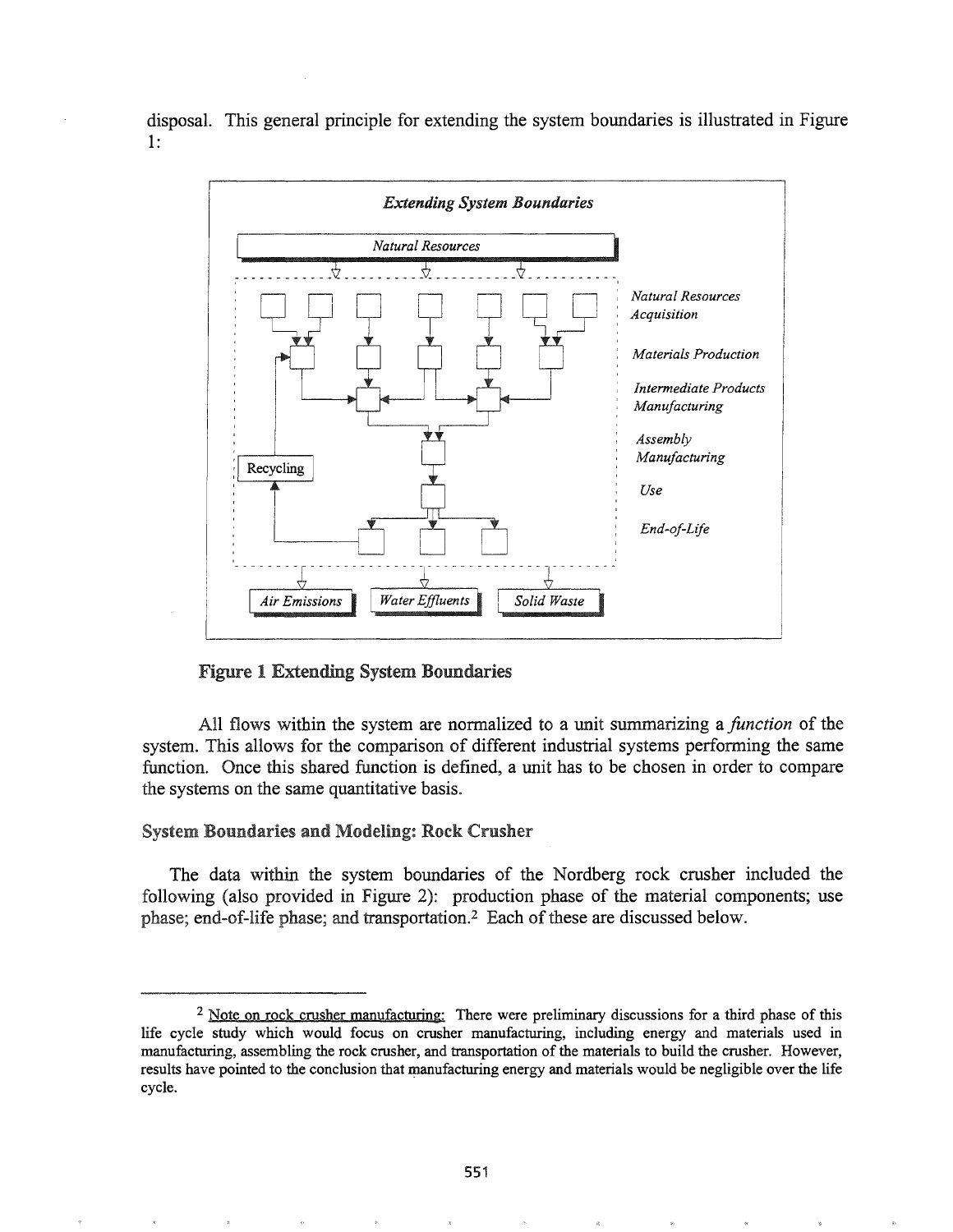

Figure 2 Phase 1 System Boundaries

The function of the rock crusher system was defined to be crushing glacier round rock to pieces of  $1\frac{1}{4}$ -inches and below.<sup>3</sup> The functional unit to which the rock crusher was normalized is 1000 short tons of crushed glacier round rock of  $1\frac{1}{4}$ -inches and below. All energy and materials consumed, as well as emissions to the environment, were normalized to this functional unit.

Materials production phase. The materials production phase of the life cycle of the rock crusher entailed collecting information on the key materials contained in the rock crusher itself. Ninety-six percent of the mass of the materials in the crusher were identified, with the remaining 4% of the components in the rock crusher making up miscellaneous metal items

<sup>&</sup>lt;sup>3</sup> Glacier round rock is the rock crushed by the company who contributed data.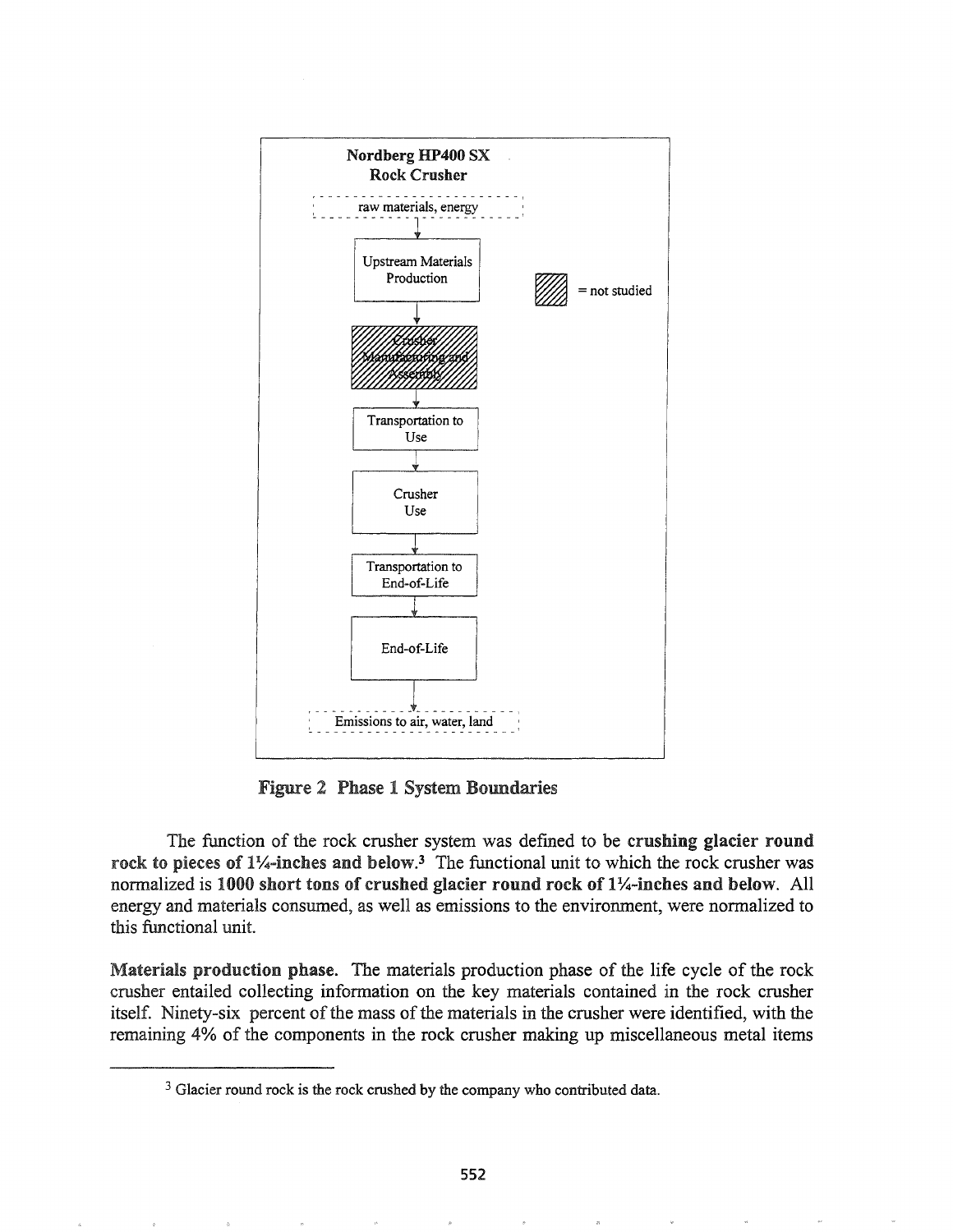(such as nuts and bolts). The materials contained in the rock crusher, along with their contribution to the total mass, is provided in Table 1:

| Material in the HP400 SX | Weight (lb.) | % of the Total Weight |  |  |
|--------------------------|--------------|-----------------------|--|--|
| <b>Steel</b>             | 45,600       | 87%                   |  |  |
| Iron                     | 3820         | 7.3%                  |  |  |
| <b>Bronze</b>            | 746          | 1.3%                  |  |  |
| Epoxy Resin              | 177          | 0.3%                  |  |  |
| Aluminum                 | 38           | 0.07%                 |  |  |
| <b>Brass</b>             |              | 0.003%                |  |  |

Table 1 HP400 SX Rock Crusher Materials

Ecobalance's materials database, DEAM™ was used to model the production of the upstream components provided in Table 1.4 Steel consumed was assumed to be 50% primary (virgin steel production in the basic oxygen furnace) and 50% secondary (recycled steel from the electric arc furnace). The 50/50 BOF/EAF mix was chosen due to limited available data on actual origin of the steel.

Use phase. The life span of the rock crusher was assumed to be 25 years. Use phase modeling included power, oil and lubricant consumption, and parts replacement requirements of the crusher. Actual Nordberg HP400 SX rock crusher use data were measured and provided by a Nordberg HP400 SX user. Table 2 provides a combination of actual use data and Nordberg HP400 SX manufacturer specifications.

|  | Table 2 Characteristics of the Nordberg HP400 SX |  |  |  |  |  |
|--|--------------------------------------------------|--|--|--|--|--|
|--|--------------------------------------------------|--|--|--|--|--|

| Nordberg HP400 SX                                                |                                              |  |  |  |  |
|------------------------------------------------------------------|----------------------------------------------|--|--|--|--|
| Type of rock crushed                                             | Glacier Round Rock                           |  |  |  |  |
| Crusher discharge (final product)                                | $1\frac{1}{4} \times 0$ inches               |  |  |  |  |
| Crusher throughput capacity measured at the plant<br>(s.t./hour) | 500                                          |  |  |  |  |
| Crusher production (hours/year)                                  | 5,000                                        |  |  |  |  |
| Electricity consumption measured at the plant<br>(kWh/year)      | 1,625,000                                    |  |  |  |  |
| Spare parts ("spares") part name and weight in lbs.              | Liner: $1,550$ <sup>(see note 1 below)</sup> |  |  |  |  |
| Wear parts ("wears"): part name and weight in lbs.               | <b>Mantle: 2400</b>                          |  |  |  |  |
|                                                                  | Bowl liner: 2370                             |  |  |  |  |
|                                                                  | Torch ring: 15                               |  |  |  |  |
|                                                                  | Each wear changed 7x per                     |  |  |  |  |
|                                                                  | vear.                                        |  |  |  |  |
| Lubricating oil (gallons)                                        | 150 (changed 2x/yr.)                         |  |  |  |  |

<sup>4</sup> DEAM™: Database for Environmental Analysis and Management, whose data are used within TEAM™.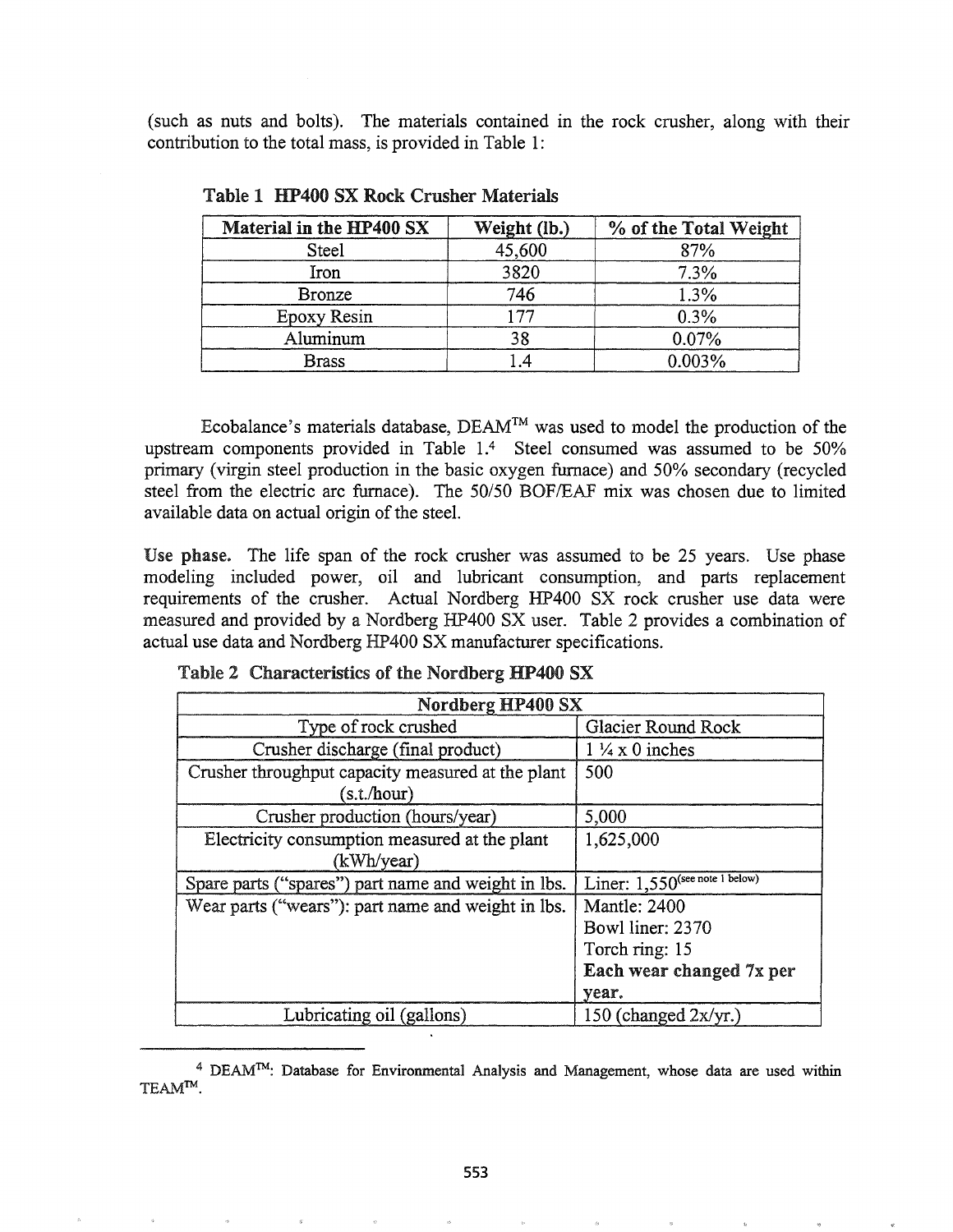Some notes regarding these data:

- 1. The Nordberg HP400 SX is one of Nordberg's newest models of rock crushers and has only been in use by this company for about four to five months at the time of data collection, so these data are based on specifications and limited use.
- 2. The power consumed for a full 8-hour shift was monitored to obtain the total quantity of electricity consumed during one day.
- 3. The total mass of the spares and wears, over the span of 25 years comes to about 876,000 lbs. The spares and wears are assumed to be steel, and were modeled as a 50/50 BOF/EAF mix.

The power consumption of the rock crusher, normalized to the functional unit of 1000 short tons of crushed rock, was 650 kWh.

Particulate matter from the rock crushing plant itself was accounted for, and AP-42 (EPA 1996) provided the emission factor: 0.0024 pounds of particulate matter (PMIO) emitted per ton of crushed rock in tertiary rock processing and crushing operations.

No inefficiency of the machine due to age and parts wearing down (i.e., a higher replacement rate as the machine gets older) was taken into account due to lack of available data for this state-of-the-art machine.

End-of-life. The assumption was made that the metal components of the rock crusher, therefore nearly its entire mass, are recovered and recycled. This recovered material was assumed to be reused in applications outside the rock crusher system boundaries. For this reason, the recycling energy, materials, and emissions due to materials recovery and the environmental offsets of primary steel production were not quantified in this model.

Transportation. Transportation of the Nordberg rock crusher from assembly plant to the rock crushing plant as well as from the rock crushing plant to the metal recycler was taken into account, using a heavy duty diesel truck (20 metric tons maximum load) as the transportation mode. The transportation distances assumed are shown in Table 3:

|  | <b>Table 3 Transportation Distances</b> |  |
|--|-----------------------------------------|--|
|--|-----------------------------------------|--|

| <b>Phase of the life of the crusher</b>             | Distance (miles) |
|-----------------------------------------------------|------------------|
| Assembly plant to the rock crushing plant           | 800 miles        |
| Rock crushing plant to the secondary metal producer | 50 miles         |

Capital equipment exclusion. In life cycle assessment, one might include capital equipment, such as production and transportation of concrete and steel, as well as building energy, in the system boundaries of a study product. However, capital equipment was excluded as it is expected to be smalL This kind of result would be consistent with Ecobalance's experience.<sup>5</sup>

<sup>5</sup> For example, a study performed for the Integrated Waste Services Association (IWSA) that compared energy production of municipal solid waste with other combustible fuels excluded capital equipment of the utilities. The  $CO<sub>2</sub>$  emissions due to the production of steel and cement of the waste-to-energy (WTE)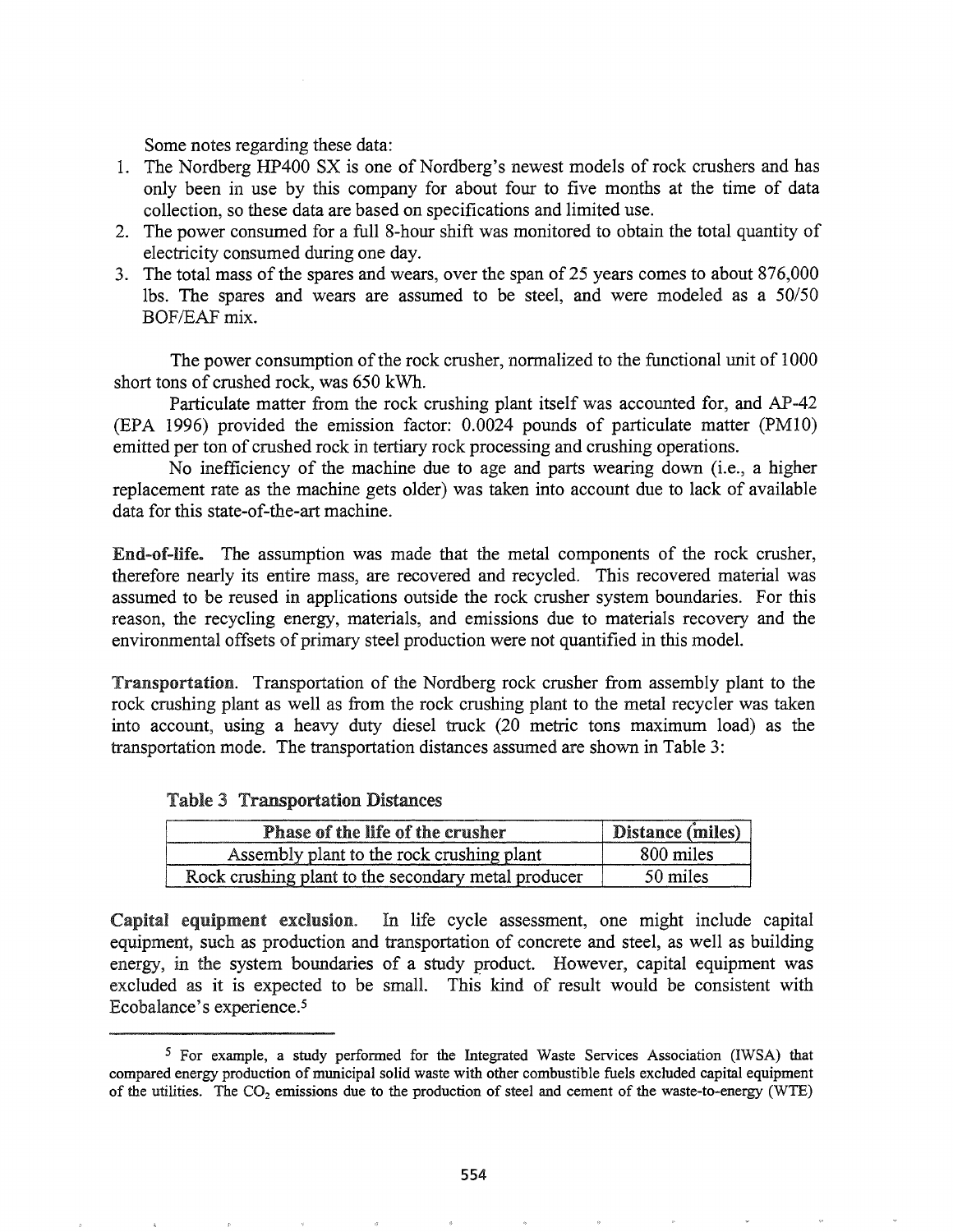**Electricity production modeling.** The US Department of Energy, Energy Information Administration (EIA 1996) provided the amount of each type of fuel that contributes to each of the U.S. component NERC regions (the US average grid mix was used). Table 4 presents the share of these five major fuels, normalized to 100%, according to the EIA data:

|                  | C0al | Oil<br>лнег | NG | ∖uclear | ™dr∩<br>--    |
|------------------|------|-------------|----|---------|---------------|
| age <sup>o</sup> | 57%  | 70          | 9% | 22%     | $\frac{1}{2}$ |

Table 4 Share of Each Fuel in the Electricity Grid

For each of these fuel sources, production, combustion at a power generation utility, and post-combustion (where applicable, such as handling of coal ash and slags) was modeled.

Steel production modeling. The model for primary steel production includes iron ore mining and coal carbonization (distillation in the absence of air). Processes at the sinter plant and blast furnace are also included in the model. The secondary steel production model includes steel scrap processing through the electric arc furnace (EAF). Electricity, natural gas, and coal are modeled as the fuel sources. The steel models do not take into account parts fabrication.

Data Sources. To provide all of the data sources (i.e., production of materials, electricity, diesel fuel, etc.) in this study is out of the scope of this paper. As a summary, data comes primarily from an exhaustive list of U.S. and European published data, including: EPA, EIA and other U.S. DOE sources, Gas Research Institute, and Swiss Federal Office of the Environment. Data are contained in Ecobalance's database, DEAM™, and are regularly updated as new and/or improved data become available.

## **Results and Discussion**

#### Life Cycle Breakdown

Table 5 presents each of the major life cycle stages of the Nordberg rock crusher. The flows selected for this paper include NOx,  $SOx$ ,  $CO<sub>2</sub>$ , particulate matter, iron as a natural resource input, and total energy, and are presented in the first column of the table.<sup>7</sup> This first column contains the actual flow quantity in the appropriate units, while subsequent columns present the percent contribution of each of the major life cycle stages: upstream material production, use, transportation, and end-of-life. Each row adds up to 100%.

plant were found to contribute about 0.2% of the total  $CO<sub>2</sub>$  emitted from the entire life cycle of WTE (Ecobalance 1997).

<sup>6</sup> Note: Percentages might not add to 100 due to rounding.

<sup>7</sup> Although a limited number of flows are presented here, for the most part, these are typical of the results as a whole.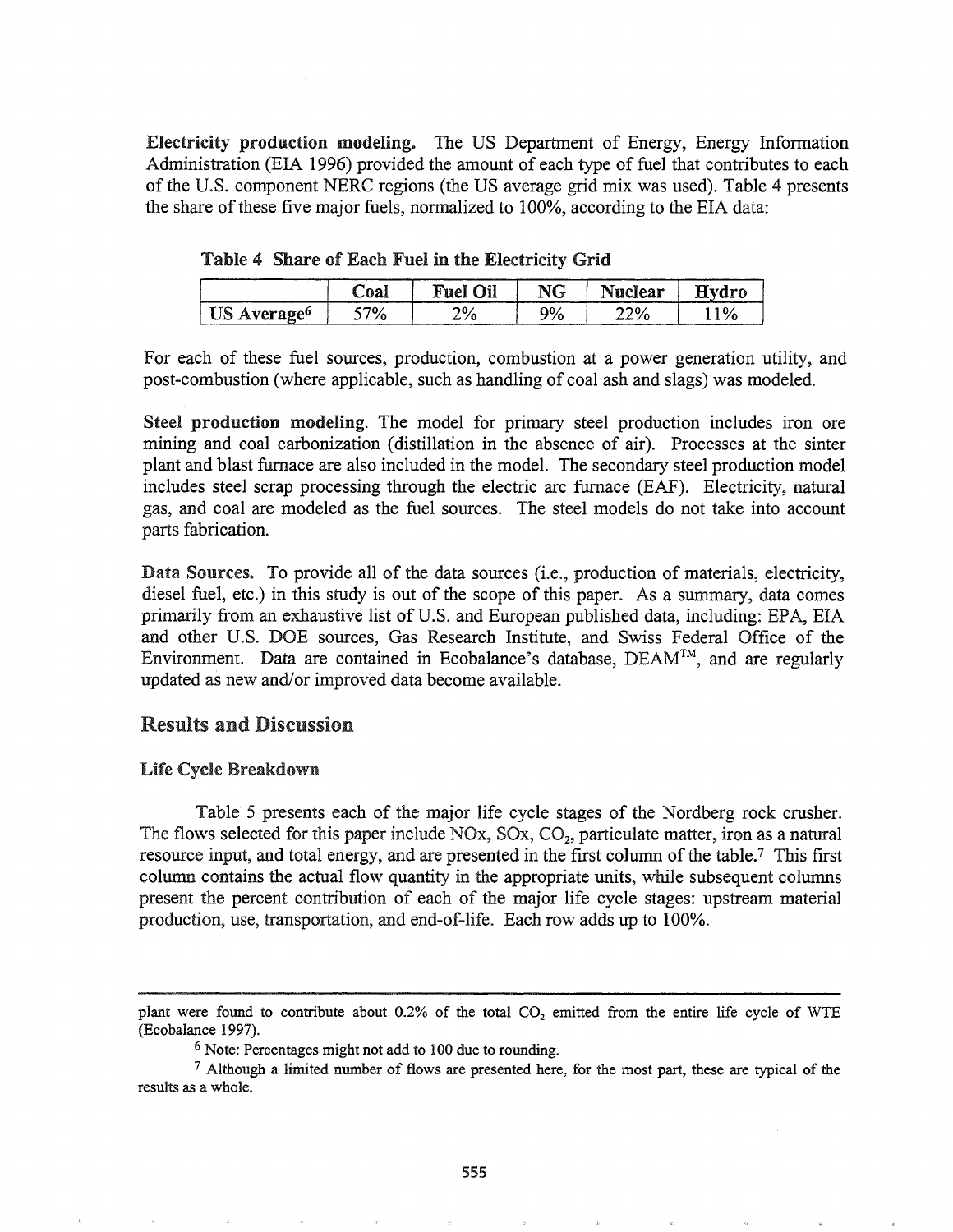## Table 5 Life Cycle Results

|         | For 1000 short tons crushed rock                                |     | Nordberg<br><b>Upstream</b> |             |            | End-of- | Transport- |  |
|---------|-----------------------------------------------------------------|-----|-----------------------------|-------------|------------|---------|------------|--|
|         |                                                                 |     | Crusher                     | Mat'l Prod. | <b>Use</b> | Life    | ation      |  |
| InFlow: | $(r)$ Iron (Fe, ore)                                            | kg  | 4.0                         | 6%          | 94%        |         |            |  |
|         | OutFlows: (a) Carbon Dioxide (CO2, fossil)                      | lg  | 586,333                     | 0.1%        | 100%       | $0\%$   | $0\%$      |  |
|         | (a) Nitrogen Oxides (NOx as NO2)                                | lg  | 1,902                       | 0%          | 100%       | 0%      | $0\%$      |  |
|         | (a) Sulfur Oxides (SOx as SO2)                                  | lg  | 3,261                       | $0.1\%$     | 100%       | 0%      | $0\%$      |  |
|         | (a) Particulates (unspecified)                                  | g   | 3.410                       | 0.1%        | 100%       | $0\%$   | 0%         |  |
| Energy: | <b>Total Primary Energy</b>                                     | ΙMJ | 8,906                       | 0.1%        | 100%       | $0\%$   | $0\%$      |  |
|         | Notes: 1) 0% indicates a percentage of less than 0.1%.          |     |                             |             |            |         |            |  |
|         | 2) Blank spaces indicate no data on those flows for that stage. |     |                             |             |            |         |            |  |

As is evidenced by Table 5, the use phase is the dominating phase on impact to the environment for iron ore and energy consumed as well as the air emissions. For all of these flows, the use phase contributes over 94% of the life cycle emissions.

It would seem as though the steel and iron contained in the rock crusher itself (about 50,000 lb.) would make a larger environmental impact on the life cycle of the rock crusher. However, the requirements to replace spares and wears over the 25 years of the rock crusher  $(8.76 E+5)$  greatly exceeds the primary quantity of steel and iron.

### Use Phase Breakdown

Table 6 breaks down the use phase into electricity, spares and wears, and lubricants consumed, the three main components modeled in the use phase. The first column of this table contains the actual flow quantity of the use phase (in the appropriate units), and subsequent columns present the percent contribution of each of these main components.<sup>8</sup>

|         | For 1000 short tons crushed rock                                |     | Nordberg         |              |                    | Lubricating |
|---------|-----------------------------------------------------------------|-----|------------------|--------------|--------------------|-------------|
|         |                                                                 |     | <b>Use Phase</b> | <b>Steel</b> | <b>Electricity</b> | Oil         |
|         | In Flows: $\vert$ (r) Iron (Fe, ore)                            | kg  | 3.7              | 100%         |                    |             |
|         | OutFlows: (a) Carbon Dioxide (CO2, fossil)                      | g   | 585,530          | 1.3%         | 99%                | $0\%$       |
|         | (a) Nitrogen Oxides (NOx as NO2)                                | g   | 1.899            | $1\%$        | 99%                | $0\%$       |
|         | (a) Sulfur Oxides (SOx as SO2)                                  | g   | 3.257            | $0.7\%$      | 99%                | 0%          |
|         | (a) Particulates (unspecified)                                  | g   | 3.405            | 2.0%         | 66%                | $0\%$       |
| Energy: | Total Primary Energy                                            | İMJ | 8.894            | 1.1%         | 99%                | $0.3\%$     |
|         | Notes: 1) 0% indicates a percentage of less than $0.1\%$ .      |     |                  |              |                    |             |
|         | 2) Blank spaces indicate no data on those flows for that stage. |     |                  |              |                    |             |

### Table 6 Use Phase Results

<sup>&</sup>lt;sup>8</sup> The rows should add to 100% If some of the numbers do not add to 100%, that portion of the flow quantity is considered to be an emission at the plant itself, and not contained in the three main components.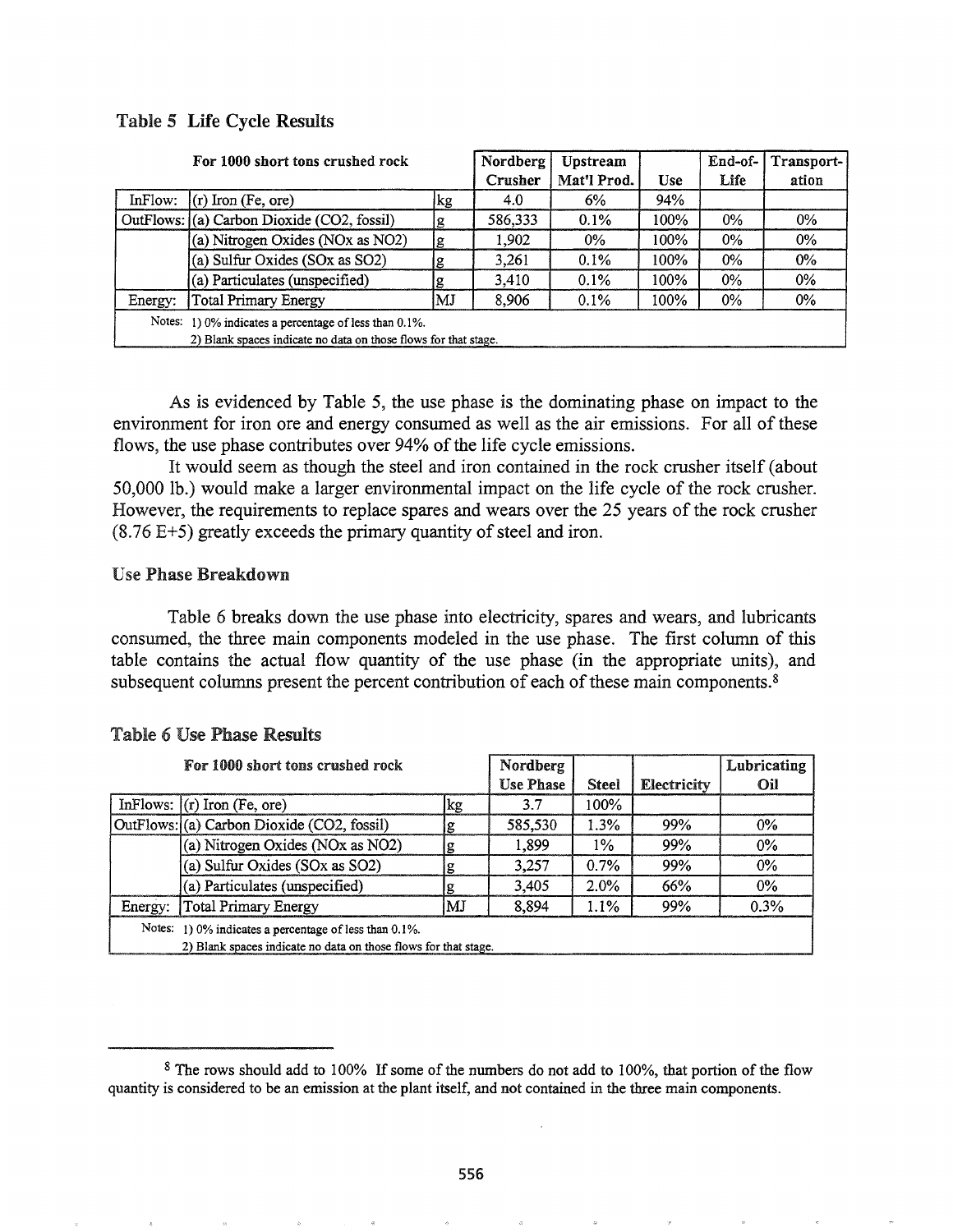Table 6 demonstrates that electricity consumption is the most dominant component of the use phase, which implies that the spares and wears replacement over the lifetime of the crusher is insignificant compared to the energy the crusher consumes.

The electricity component and particulate matter each deserve a comment. Recall from the electricity discussion that the mix of fuel sources in the electricity grid are based on the U.S. average mix. So depending on the use in different areas of the country, the environmental profile might be different. The particulate matter contribution in Table 6 does not add up to 100%. The remaining particulate matter actually comes from the plant itself, and not from the upstream components listed in the table.

### Conclusions

Based on the data and assumptions, it is concluded that the use phase, and specifically electricity consumption, is the dominating phase in the life cycle of the rock crusher in terms of impacts to the environment. As such, Nordberg is placing its environmental engineering and designing efforts on the *use* phase, rather than the manufacturing stage, of the machine.

Before the launch of the LCA study, Nordberg had directed its efforts to improving energy efficiency of its conical crushers by increasing productivity, with the goal of lowering operating costs to its customers. This productivity approach yielded important innovations like the HP@ (High Performance) Cones, such as the HP400 SX, to substitute some of the earlier crusher models. As a result, the HP® family was chosen as the benchmark for the development of next generation crushers, which include increasing the feed to product size reduction ratio per unit of energy consumed and improving overall size reduction energy efficiency [these efforts are in the pilot testing phase and are showing great promise for providing significant energy and cost efficient flossiest for rock and ore size reduction].

Introducing LCA into the picture validated the need to focus on the use phase of its products to carry through the Nordberg vision, i.e., lower energy costs for its customers while also taking into account environmental considerations: energy efficient products lower total primary energy consumed and decrease the life cycle emissions to the environment.

### References

- Ecobalance, Inc. May 1997. *Life Cycle Comparison of Energy Production of a Waste-to-Energy Facility to Other Major Fuel Sources.*
- [EIA] Energy Information Administration of US Department of Energy. 1996. *Electric Utility Net Generation by NERC Region and Fuel Type.*
- US Environmental Protection Agency. February 1993. *Life-Cycle Assessment: Inventory Guidelines and Principals* (EP*N6001R-92/245).*
- [EPA] US Environmental Protection Agency. 1996. *AP-42 Air Pollutant Emissions Factors..*